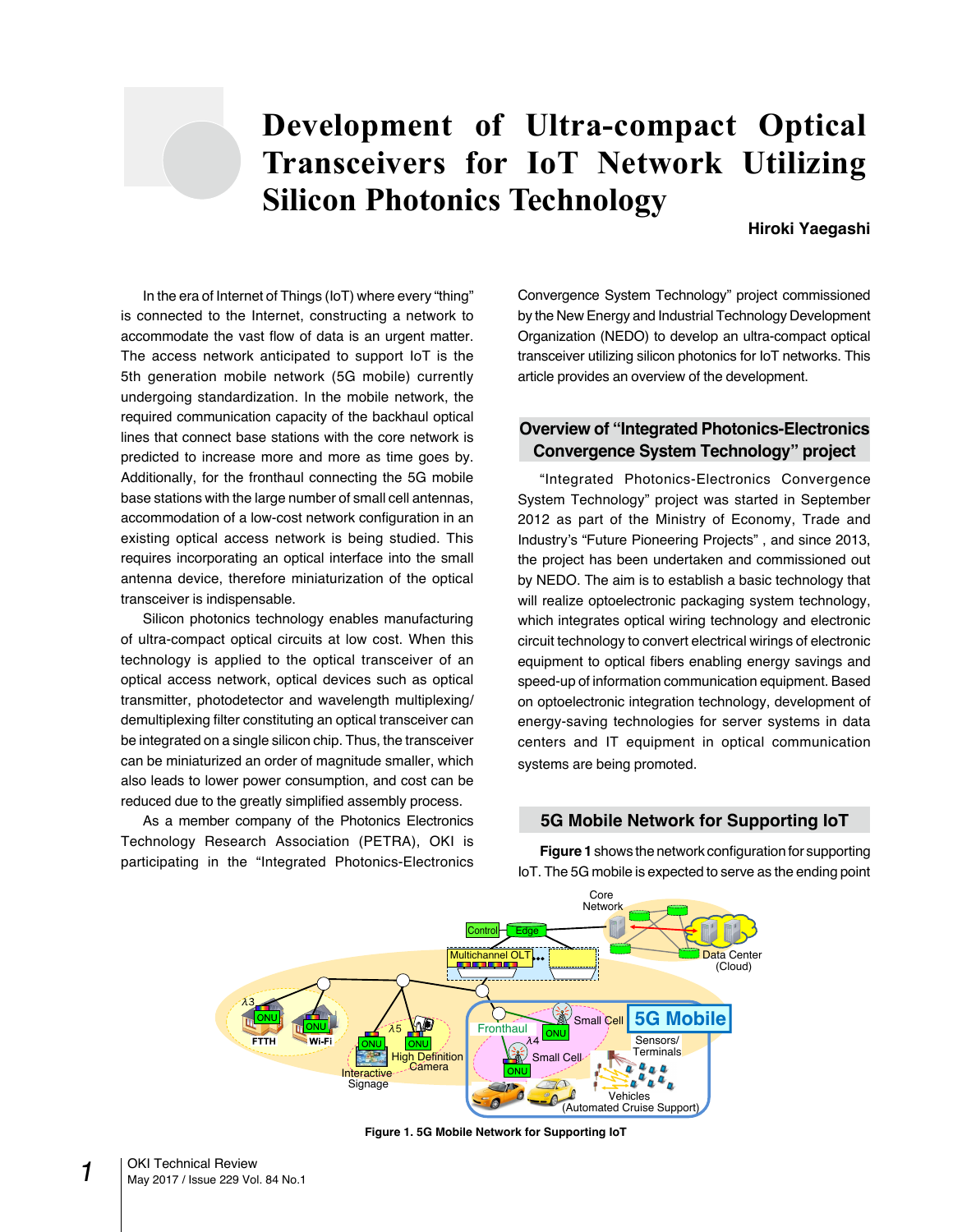of the IoT network connected to the enormous number of sensors and terminals. According to the 5G mobile standards, the terminal communication speed is increased to a maximum of 10Gbps, the subdivided antenna areas (small cells) are arranged about 100 times denser than in previous mobile networks, and connection of about 1 million terminals per square kilometer is assumed.

Various schemes are being studied for the fronthaul network that connects the large number of small cell antennas. Among them, the scheme to accommodate the small cell antennas in an existing optical access network using a passive optical network (PON) configuration is promising from the viewpoint of cost.

PON is a network configuration that splits the optical fiber connecting the base station and subscribers into a point-to-multipoint connection using time multiplexing. Since the base station equipment and the optical fiber line are shared by multiple subscribers, the facility cost of the network can be kept low. The optical termination devices on the base station side and the subscriber side are called Optical Line Terminal (OLT) and Optical Network Unit (ONU), respectively. In the fronthaul configuration using PON, ONU is incorporated in each small cell antenna.

To accommodate the communication capacity of 5G mobile, Time and Wavelength Division Multiplexing-PON (TWDM-PON), which combines PON with wavelength multiplexing, is used. TWDM-PON is defined in ITU-T G.989 series standards, and the configuration is outlined in **Figure 2**. The scheme is a single-fiber bi-directional communication over a single-mode optical fiber using the 1524-1544nm wavelength band in the uplink (subscriber to base station) direction and 1596-1603nm wavelength band in the downlink (base station to subscriber) direction. The up and down links are multiplexed with four wavelength each, and at 10Gbps per wavelength, it provides a total communication of 40Gbps.



**Figure 2. TWDM-PON Configuration**

# **Ultra-compact Optical Transceiver utilizing Silicon Photonics**

Conventional ONU is a desktop-size device and cannot be fitted as is into a 5G mobile's small cell antenna. A small optical transceiver is essential in order to compact the ONU for incorporation into a small cell antenna. Hence, the goal is to development a SFP+1) size (power consumption of 1.5 W or less) ultra-compact optical transceiver for the TWDM-PON ONU.

The ONU optical transceiver consists of a singlefiber bi-directional optical transceiver module and its driving circuit. The single-fiber bi-directional optical transceiver module has conventionally been assembled by putting together individual components such as optical transmitter, optical receiver and wavelength multiplexing/ demultiplexing filter.

OKI has been developing ultra-compact optical transceivers using silicon photonics<sup>2</sup>. Figure 3 shows the configuration of a single-fiber bi-directional optical transceiver chip for the TWDM-PON ONU (hereinafter called the optical transceiver chip) that is currently under development.



**Figure 3. Configuration of Optical Transceiver Chip for TWDM-PON ONU**

Functions required in the optical transceiver chip are a function to select and transmit one wavelength out of the four transmission wavelengths, and a function to select and receive one wavelength from the four multiplexed wavelengths of randomly polarized input light.

The transmitted light from a laser diode(LD) array passes through an upstream wavelength division multiplexing filter (WDM2), an optical modulator (Mod), an upstream/downstream wavelength division multiplexer/ demultiplexer filter (WDM1), and spot size converter (SSC) before being output on the optical fiber. At the exit end, the SSC enlarges the diameter of the light beam propagating through the silicon-wire waveguide up close to the diameter of the beam in the optical fiber to reduce optical coupling loss.

On the other hand, the path of the received light is a polarization diversity configuration in order to eliminate polarization dependence. From the optical fiber, the light passes through the SSC and WDM1 before going to the polarization beam splitter (PBS) where it is split into TE and TM polarized components. The TE polarized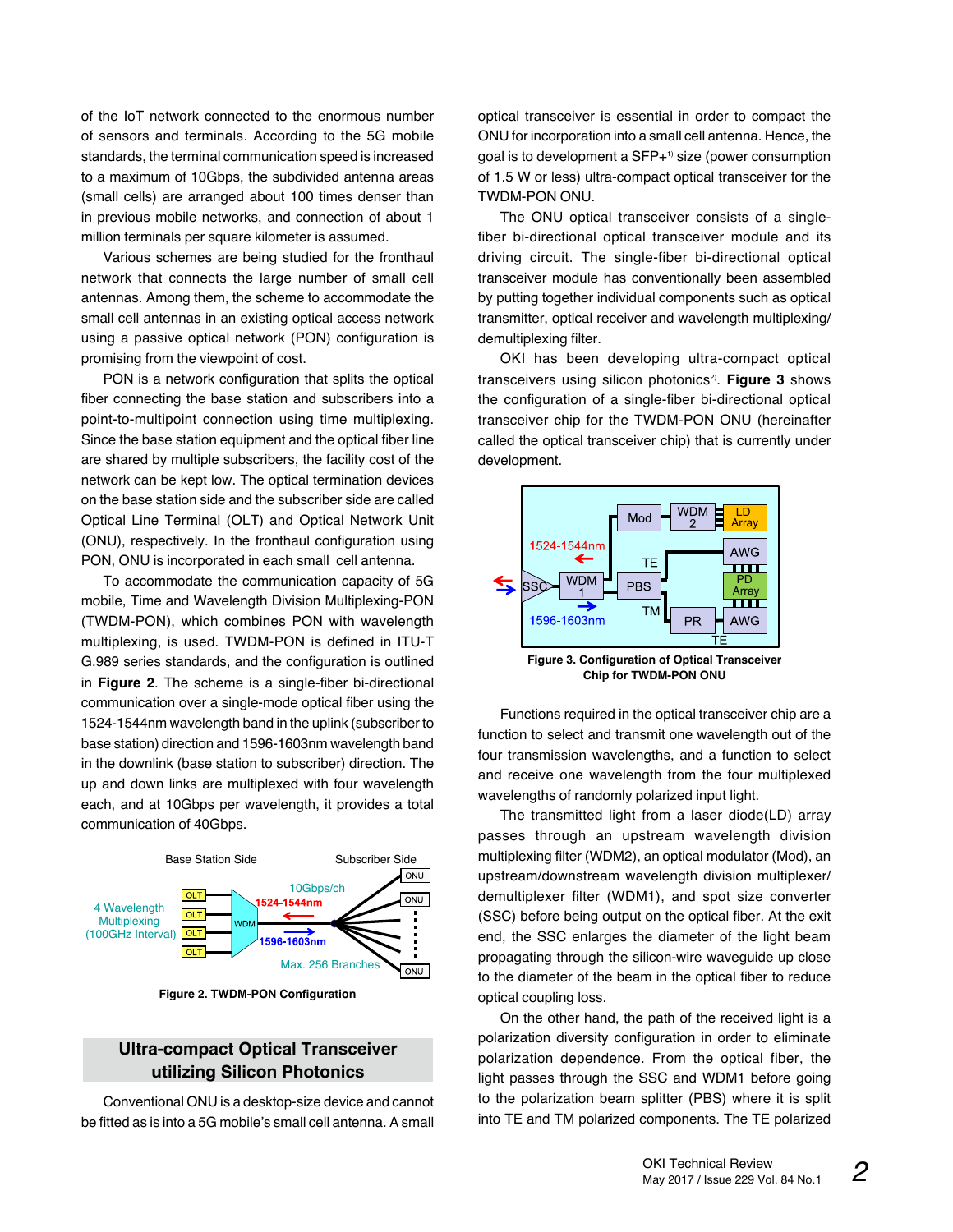component is left as is while the TM polarized component is sent to the polarization rotation element (PR) for conversion to a TE polarized component. Both polarized components are wavelength-separated by their respective arrayed-waveguide grating (AWG) then received by the photodetector (PD) array.

Each element is connected by a silicon-wire waveguide. The LD array is a multi-striped semiconductor laser chip of four wavelengths, and one wavelength is chosen to make continuous oscillation. Although the LD array is flip-chip mounted, all other elements are monolithically integrated on the silicon chip greatly reducing assembly cost. The chip size is 5 mm  $\times$  3.5 mm that can be mounted on a SFP+ size ultra-compact optical transceiver. As a result, a compact ONU that can be incorporated in a small cell antenna can be realized at a low cost.

Among the silicon photonics elements constituting the optical transceiver chip, the wavelength multiplexing/ demultiplexing filter and the germanium photodetector are introduced in next section.

## **Silicon Photonics Element Technology**

### **(1) Wavelength Multiplexing/Demultiplexing Filter**

**Figure 4(a)** shows a schematic of the polarizationindependent bandpass filter, which is a component of the upstream/downstream wavelength multiplexing/ demultiplexing filter (WDM1 in Figure 3)<sup>3)</sup>. A polarization rotation grating and a polarization-independent 3dB coupler are combined to achieve polarization-independent operation. The antisymmetric grooves (antisymmetric grating) formed on the left and right sidewalls of the waveguide's silicon core allows the polarization rotation grating to selectively reflect light of a specific wavelength. Furthermore, it has the function to convert the incident light's TE and TM polarized wave components into the TM and TE polarized components of the reflected light, respectively.



**Figure 4. Polarization-independent Bandpass Filter**

**Figure 4(b)** shows the reflection spectrum of the prototype bandpass filter. The reflection wavelength bands for incident lights of TE and TM polarizations are perfectly matched to each other, and excellent polarizationindependent bandpass filter characteristic with a difference in reflectance of 0.2dB or less was obtained for both polarizations.

AWG in **Figure 3** separates the wavelength of the received wavelength-multiplexed light. The element is about 1.4mm square and separates up to eight wavelengths at an optical frequency interval of 100GHz. Since the AWG itself has a remarkable polarization dependence and the design only assumes TE polarization, it is used in combination with the polarization diversity configuration in the optical transceiver chip as shown in **Figure 3**. **Figure 5(a)** is a photomicrograph of the prototype AWG4), and **Figure 5(b)** shows the filter spectral characteristics. OKI's own geometric design has produced an element with a low 1.2dB loss and -16dB crosstalk between wavelengths, therefore the outlook for use in the TWDM-PON is promising.



**Figure 5. Arrayed-Waveguide Grating (AWG)**

#### **(2) Germanium Photodetector**

The monolithic integration of germanium (Ge) photodetector into a waveguide is one of the major advantages of using silicon photonics technology.

**Figure 6** is a cross-sectional schematic of a waveguide Ge photodetector (constituting the "PD array" in **Figure 3**) used for the optical transceiver chip<sup>5)</sup>. Through crystal growth, a Ge light absorption layer was formed on the silicon (Si) waveguide layer. It is a PIN photodiode in which the Si layer is p-type and the upper portion of the Ge layer is n-type.

The prototype Ge photodetector exhibited excellent voltage-current characteristics with extremely low dark current of 11nA at 1V reverse bias. **Figure 7(a)** shows the responsivity spectrum at 1V reverse bias. Almost a flat characteristic of 0.8A/W was obtained over the wavelength range of 100nm. Introduction of an avalanche photodiode